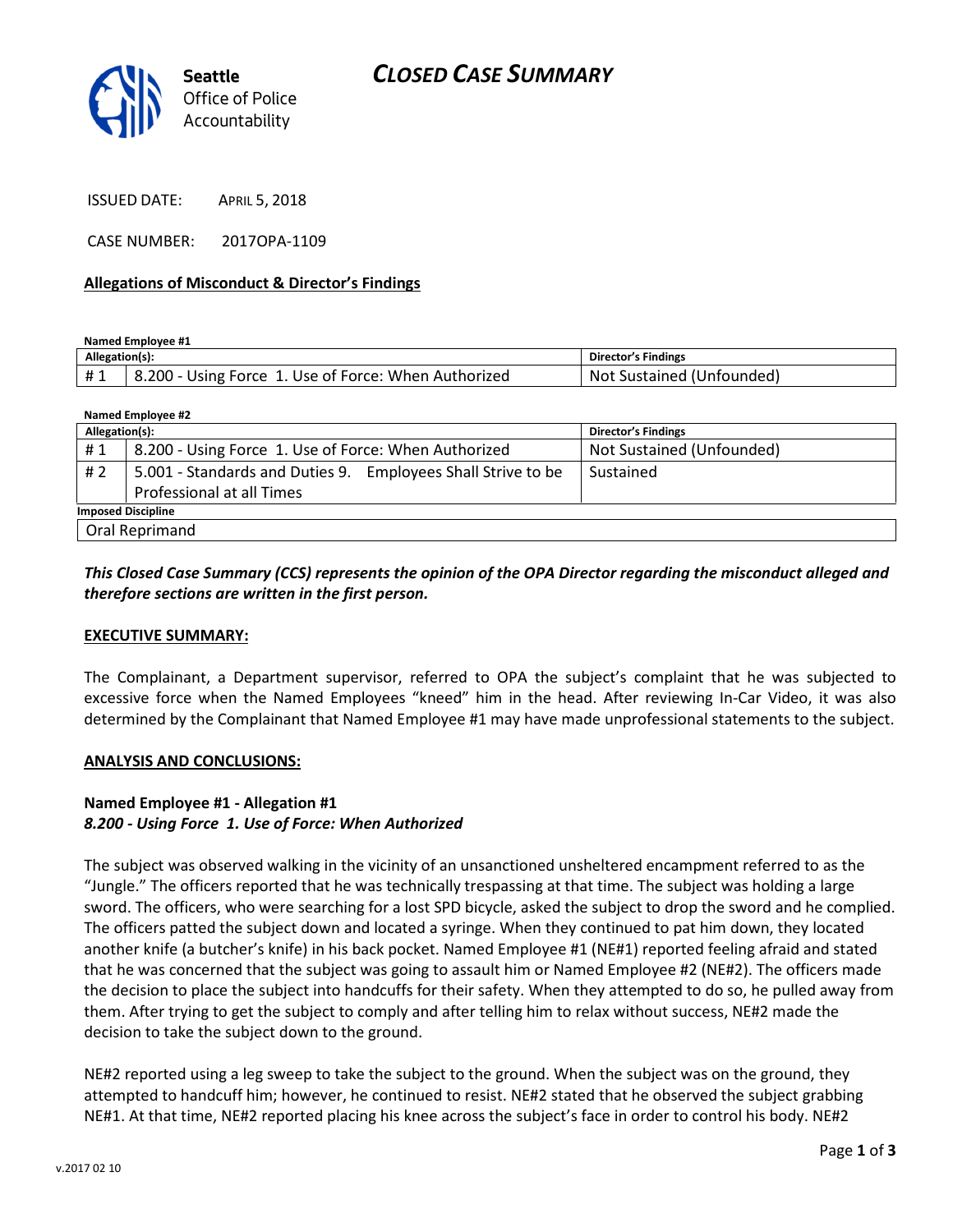

Seattle Office of Police Accountability

# CLOSE CASE SUMMARY

OPA CASE NUMBER: 2017OPA-1109

reported this as being effective and they were able to handcuff the subject. The officers did not report using any other force. The officers further denied that they "kneed" the subject in the head.

The officers activated their In-Car Video (ICV); however, the force used occurred out of the view of the camera. The audio of their interaction was captured on ICV and it was consistent with the Named Employees' account.

SPD Policy 8.200(1) requires that force used by officers be reasonable, necessary and proportional. Whether force is reasonable depends "on the totality of the circumstances" known to the officers at the time of the force and must be balanced against "the rights of the subject, in light of the circumstances surrounding the event." (8.200(1).) The policy lists a number of factors that should be weighed when evaluating reasonableness. (See id.) Force is necessary where "no reasonably effective alternative appears to exist, and only then to the degree which is reasonable to effect a lawful purpose." (Id.) Lastly, the force used must be proportional to the threat posed to the officer. (Id.)

Here, the subject alleged that he was subjected to excessive force by the Named Employees when they "kneed" him in the head. If this were the case, that force would likely have been out of policy. However, based on my review of the record, I find no evidence that this actually occurred. Notably, the subject had no injuries consistent with this level of force being utilized. Instead, I find it more likely that the force occurred as the Named Employees described. I find that the force they reported was reasonable, necessary, and proportional under the circumstances and, thus, consistent with policy.

Given that I find no evidence that the subject was "kneed" in the head or that he was subjected to excessive force, I recommend that this allegation be Not Sustained – Unfounded as against both Named Employees.

## Recommended Finding: Not Sustained (Unfounded)

## Named Employee #2 - Allegation #1 8.200 - Using Force 1. Use of Force: When Authorized

For the same reasons as stated above (see Named Employee #1, Allegation #1), I recommend that this allegation be Not Sustained – Unfounded.

### Recommended Finding: Choose an item.

### Named Employee #2 - Allegation #2 5.001 - Standards and Duties 9. Employees Shall Strive to be Professional at all Times

A review of the Named Employees' ICV revealed that, after the subject was handcuffed, NE#2 said to him: "Why you acting stupid man?" When the subject said that he was not doing so, NE#2 responded: "Yeah you are. Pretty fucking dumb dude." NE#2 further told the subject: "You're acting real fucking dumb."

SPD Policy 5.001-POL-9 requires that SPD employees "strive to be professional at all times." The policy further instructs that "employees may not engage in behavior that undermines public trust in the Department, the officer, or other officers." (SPD Policy 5.001-POL-9.) This policy further states that: "Any time employees represent the